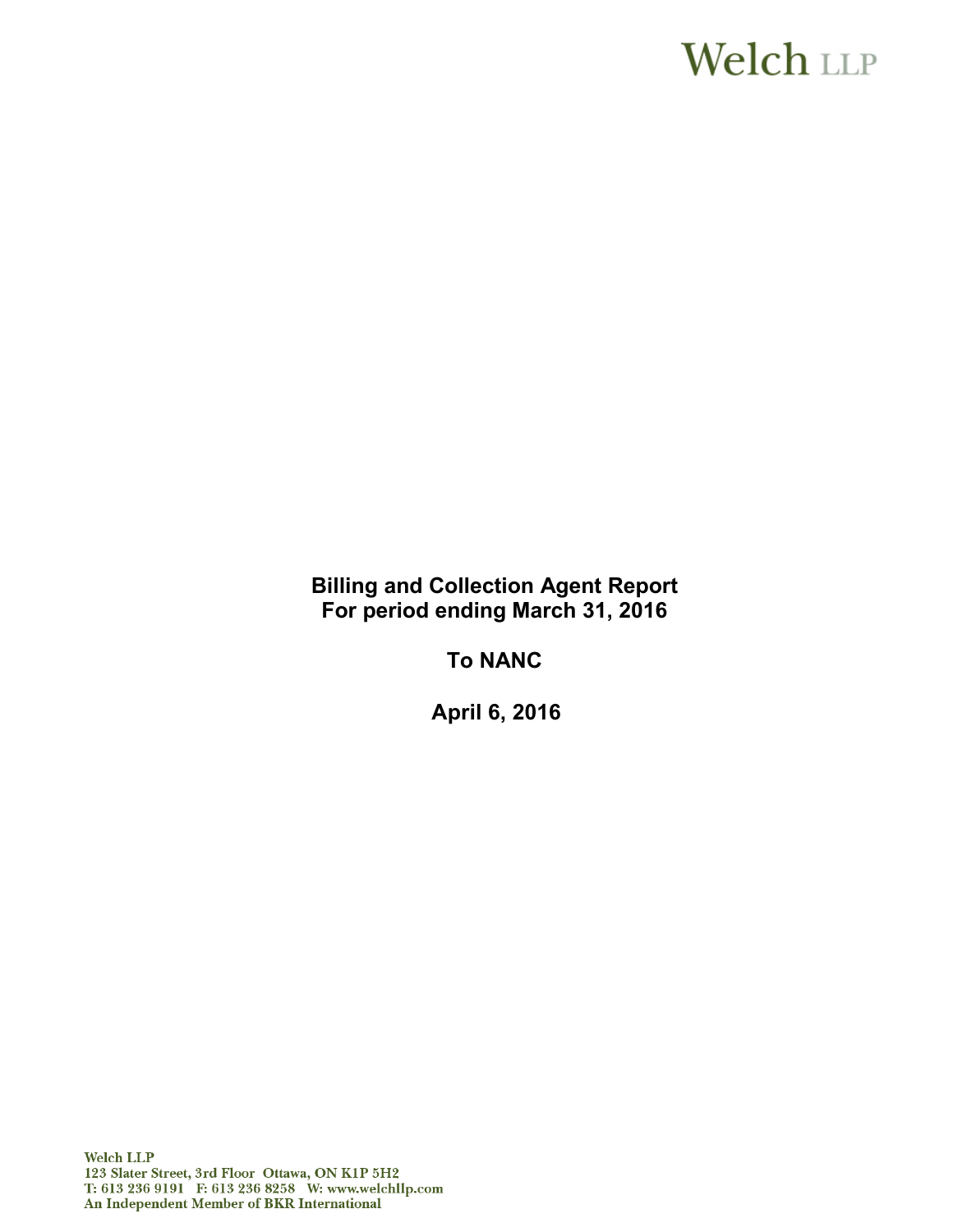### **NANPA FUND STATEMENT OF FINANCIAL POSITION MARCH 31, 2016**

| <b>Assets</b>                                                                                |                                   |                 |
|----------------------------------------------------------------------------------------------|-----------------------------------|-----------------|
| Cash Balance in bank account                                                                 |                                   | \$<br>3,049,951 |
| Receivable from US Carriers<br>Receivable from Canada<br>Receivable from Caribbean countries | 226,067<br>8,929<br>538<br>51,664 |                 |
| Receivables forwarded to Treasury for collection<br>Allowance for uncollectible accounts     | (84, 800)                         | 202,398         |
| <b>Total assets</b>                                                                          |                                   | 3,252,349       |
| <b>Less:</b> Accrued liabilities (see below for makeup)                                      |                                   | (528, 916)      |
| <b>Fund balance</b>                                                                          |                                   | 2,723,433       |
| <b>Makeup of Accrued Liabilities</b>                                                         |                                   |                 |
| <b>Welch LLP</b>                                                                             | 28,336                            |                 |
| EY Audit                                                                                     | 45,200                            |                 |
| <b>NEUSTAR Pooling 1K Block</b>                                                              | 265,729                           |                 |
| <b>NEUSTAR NANP Administration</b>                                                           | 184,801                           |                 |
| Data Collection Agent - USAC                                                                 | 4,850                             |                 |
|                                                                                              | \$<br>528,916                     |                 |

**\*\*\*\*\*\*\*\*\*\*\*\*\*\*\*\*\*\*\*\*\*\*\*\*\*\*\*\*\*\*\*\*\*\*\*\*\*\*\*\*\*\*\*\*\*\*\*\*\*\*\*\*\*\*\*\*\*\*\*\*\*\*\*\*\*\*\*\*\*\*\*\*\*\*\*\*\***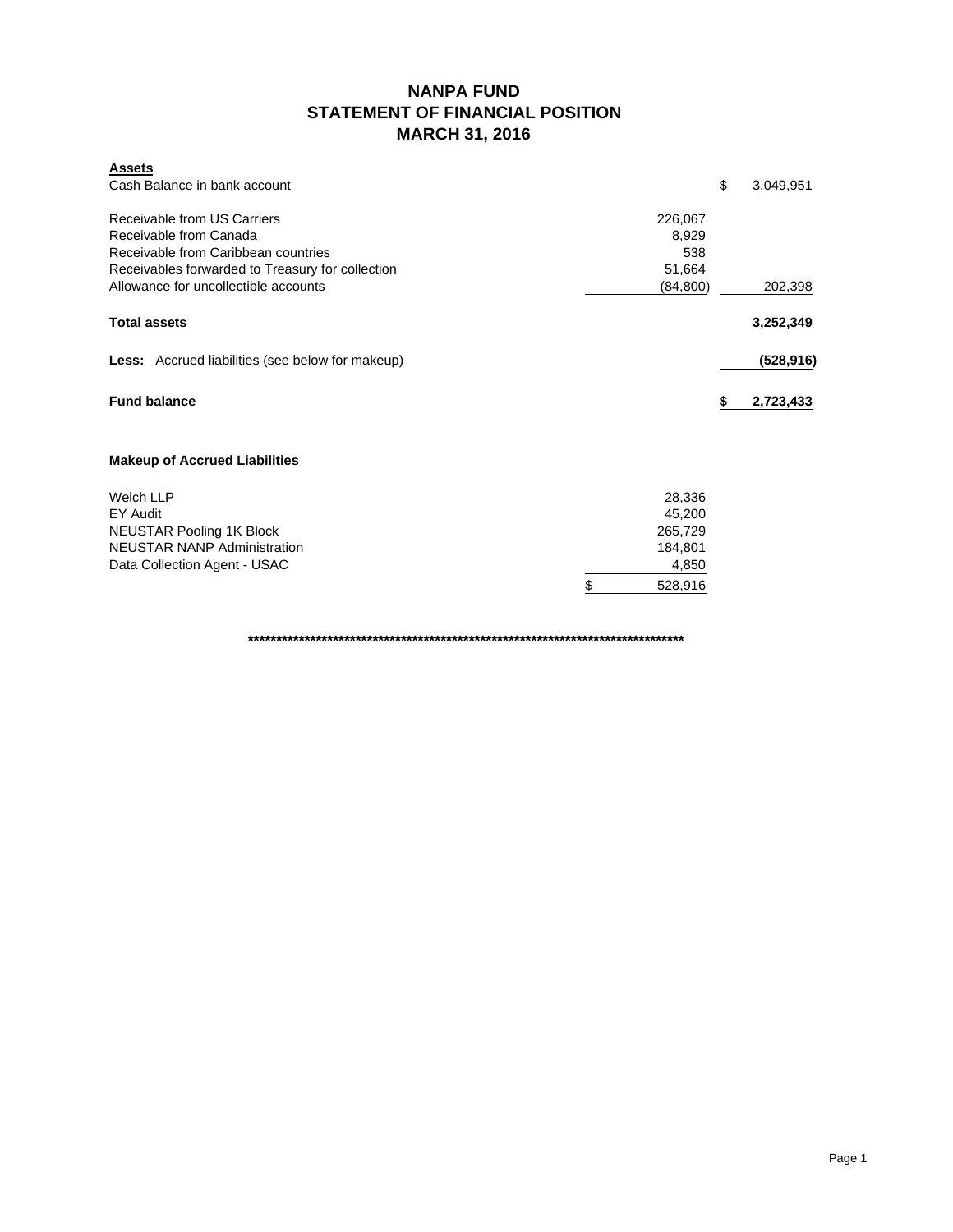#### **NANPA FUND FORECASTED STATEMENT OF CHANGES IN FUND BALANCE JULY 2015 TO SEPTEMBER 2016**

| <b>Variance between</b><br>Actual<br><b>Budget</b><br>forecasted results<br>and budget at Sept<br><b>Total</b><br>30/16<br><b>Budget</b><br><b>Jul-16</b><br><b>Jul-15</b><br>Aug-15<br>Sep-15<br>Oct-15<br><b>Dec-15</b><br>Feb-16<br>Mav-16<br><b>Jun-16</b><br>Aug-16<br>Sep-16<br><b>Nov-15</b><br><b>Jan-16</b><br>Mar-16<br>Apr-16<br><b>International Contributions</b><br>8,930<br>8,930<br>8,930<br>8,930<br>8,929<br>8,929<br>8,929<br>17,860<br>8,930<br>8,930<br>8,929<br>8,929<br>8,929<br>8,929<br>133,943<br>133,943<br>Canada<br>(1)<br>(1)<br>27,943<br>27,943<br>27,943<br>Caribbean countries<br>$\sim$<br>$\sim$<br>$\sim 100$<br>$\sim$ 100 $\mu$<br>$\sim$ 100 $\mu$<br>$\sim$<br>$\sim$ $-$<br>$\sim$<br>$\sim$<br>$\sim$<br>$\sim$<br>$\sim$<br>$\sim$<br>45,803<br>8,930<br>8,930<br>8,930<br>8,929<br>8,929<br>8,929<br>8,929<br>8,929<br>161,886<br>161,886<br>8,930<br>8,930<br>8,930<br>8,929<br>8,929<br>$\sim$<br>$\sim$ $-$<br>30,938<br>204,024<br>204,024<br>204,024<br>(1)<br>4,038,482<br>217,020<br>202,299<br>204,024<br>204,024<br>6,684,486<br>6,653,548<br>201,264<br>201,871<br>199,904<br>198,150<br>200,430<br>204,946<br>(2)<br>33,600<br>24,320<br>1,500<br>1,200<br>90,700<br>7,400<br>28,900)<br>12,300)<br>1,600)<br>$3,100$ )<br>18,020)<br>87,400<br>80,000<br>(3)<br>350<br>623<br>396<br>503<br>346<br>301<br>416<br>6,488<br>6.250<br>238<br>660<br>401<br>411<br>417<br>416<br>416<br>416<br>416<br>38,576<br>4.055.735<br>213,369<br>213.369<br>213,369<br>198,554<br>260.173<br>209,602<br>206,130<br>189.471<br>234.183<br>215,721<br>212,729<br>213,370<br>213,369<br>91.116<br>6.940.260<br>6.901.684<br><b>NANPA Administration</b><br>(21, 795)<br>183,408<br>182,926<br>181,497<br>181,497<br>184,801<br>185,137<br>185,137<br>185,137<br>185,137<br>185,137<br>2,755,266<br>2,777,061<br>(4)<br>181,724<br>182,999<br>184,095<br>181,497<br>185,137<br>266,971<br>264,362<br>3,976,365<br>(2, 241)<br>1K Block Pooling<br>(5)<br>253,919<br>270,119<br>268,620<br>266,061<br>264,343<br>264,801<br>265,729<br>265,240<br>265,240<br>265,240<br>265,240<br>265,240<br>265,240<br>3,978,606<br><b>Billing and Collection</b><br>28,336<br>28,336<br>28,336<br>28,336<br>28,336<br>28,336<br>28,336<br>28,336<br>28,336<br>425,040<br>425,040<br>Welch LLP<br>(6)<br>28,336<br>28,336<br>28,336<br>28,336<br>28,336<br>28,336<br>5,328<br>4,935<br>4,935<br>4,952<br>4,935<br>4,935<br>4,935<br>7,115<br>5,328<br>4,850<br>4.850<br>4,850<br>4,850<br>4,850<br>3,748<br>(7)<br>4.850<br>76,498<br>72,750<br>(800)<br>45,200<br>45,200<br>46,000<br>(8)<br>$\sim$<br>$\sim$ $-$<br>$\sim$<br>$\sim$ $-$<br>$\sim$<br>$\sim$<br>$\sim$<br>$\sim$<br>$\overline{\phantom{a}}$<br>$\sim$<br>$\sim$<br>$\sim$<br>2.407<br>3.055<br>2.645<br>2.340<br>2.043<br>1,249<br>6.727<br>4,248<br>3.375<br>2,912<br>3.167<br>3.166<br>3.166<br>3.166<br>3.166<br>3.166<br>48,749<br>47,500<br>(9)<br>(10)<br>(375,000)<br>375,000<br>$\sim$<br>$\overline{\phantom{a}}$<br>$\sim$<br>$\sim$<br>$\sim$<br>$\sim$<br>$\sim$<br>(56, 839)<br>(11)<br>16,897<br>2,667<br>2,666<br>2,666<br>2,666<br>2,666<br>16,839)<br>40,000<br>18.975)<br>56,368)<br>68,512<br>4,795)<br>209)<br>38,377)<br>1,328<br>1,807<br>2,666<br>489,395<br>489,395<br>452.346<br>604,293<br>480,974<br>488,044<br>489,397<br>489,395<br>489,395<br>489,395<br>7,310,279<br>7,761,957<br>(451, 678)<br>434,009<br>483,470<br>481,833<br>448,105<br>500,833<br>490,254<br>344,120)<br>275,703)<br>265,253)<br>275,315)<br>276,027)<br>276,026)<br>276,026)<br>860,273)<br>3,603,389<br>235,455)<br>273,868)<br>258,634)<br>266,650)<br>276,026)<br>276,026) (<br>398,279)<br>370,019)<br>(45, 231)<br>1,315,042<br>2,171,380<br>1,895,354<br>1,619,328<br>1.343.302<br>1,315,042<br>1,360,273<br>4,918,431<br>4.682.976<br>3,789,285<br>3,530,651<br>3.264.001<br>2,998,748<br>2,723,433<br>2,447,406<br>4.338.856<br>4.064.988<br>1,895,354<br>2,171,380<br>1,619,328<br>1,343,302<br>945.023<br>945,023<br>500,000<br>445,023<br>4.918.431<br>4,682,976<br>4,338,856<br>4,064,988<br>3,789,285<br>3.530.651<br>3,264,001<br>2,998,748<br>2,723,433<br>2,447,406<br>500,000<br>500,000<br>500,000<br>500,000<br>500,000<br>500,000<br>500,000<br>500,000<br>500,000<br>500,000<br>500,000<br>500,000<br>500,000<br>500,000<br>500,000<br>500,000<br>500,000<br>4.182.976<br>3.838.856<br>3.564.988<br>3.289.285<br>3.030.651<br>2,764,001<br>2.498.748<br>2,223,433<br>1.947.406<br>1.671.380<br>1.395.354<br>1.119.328<br>843,302<br>445.023<br>4.418.431<br>445.023<br>Surplus<br>500,000<br>4.682.976<br>4.338.856<br>3.789.285<br>3.530.651<br>3.264.001<br>2.998.748<br>2.723.433<br>1.619.328<br>1.343.302<br>945.023<br>945.023<br>4.918.431<br>4.064.988<br>2.447.406<br>2.171.380<br>1.895.354 |                                          |  |  |  |  |  |  |  |  |  |  |  |  |  |  |
|-----------------------------------------------------------------------------------------------------------------------------------------------------------------------------------------------------------------------------------------------------------------------------------------------------------------------------------------------------------------------------------------------------------------------------------------------------------------------------------------------------------------------------------------------------------------------------------------------------------------------------------------------------------------------------------------------------------------------------------------------------------------------------------------------------------------------------------------------------------------------------------------------------------------------------------------------------------------------------------------------------------------------------------------------------------------------------------------------------------------------------------------------------------------------------------------------------------------------------------------------------------------------------------------------------------------------------------------------------------------------------------------------------------------------------------------------------------------------------------------------------------------------------------------------------------------------------------------------------------------------------------------------------------------------------------------------------------------------------------------------------------------------------------------------------------------------------------------------------------------------------------------------------------------------------------------------------------------------------------------------------------------------------------------------------------------------------------------------------------------------------------------------------------------------------------------------------------------------------------------------------------------------------------------------------------------------------------------------------------------------------------------------------------------------------------------------------------------------------------------------------------------------------------------------------------------------------------------------------------------------------------------------------------------------------------------------------------------------------------------------------------------------------------------------------------------------------------------------------------------------------------------------------------------------------------------------------------------------------------------------------------------------------------------------------------------------------------------------------------------------------------------------------------------------------------------------------------------------------------------------------------------------------------------------------------------------------------------------------------------------------------------------------------------------------------------------------------------------------------------------------------------------------------------------------------------------------------------------------------------------------------------------------------------------------------------------------------------------------------------------------------------------------------------------------------------------------------------------------------------------------------------------------------------------------------------------------------------------------------------------------------------------------------------------------------------------------------------------------------------------------------------------------------------------------------------------------------------------------------------------------------------------------------------------------------------------------------------------------------------------------------------------------------------------------------------------------------------------------------------------------------------------------------------------------------------------------------------------------------------------------------------------------------------------------------------------------------------------------------------------------------------------------------------------------------------------------|------------------------------------------|--|--|--|--|--|--|--|--|--|--|--|--|--|--|
|                                                                                                                                                                                                                                                                                                                                                                                                                                                                                                                                                                                                                                                                                                                                                                                                                                                                                                                                                                                                                                                                                                                                                                                                                                                                                                                                                                                                                                                                                                                                                                                                                                                                                                                                                                                                                                                                                                                                                                                                                                                                                                                                                                                                                                                                                                                                                                                                                                                                                                                                                                                                                                                                                                                                                                                                                                                                                                                                                                                                                                                                                                                                                                                                                                                                                                                                                                                                                                                                                                                                                                                                                                                                                                                                                                                                                                                                                                                                                                                                                                                                                                                                                                                                                                                                                                                                                                                                                                                                                                                                                                                                                                                                                                                                                                                                                             |                                          |  |  |  |  |  |  |  |  |  |  |  |  |  |  |
|                                                                                                                                                                                                                                                                                                                                                                                                                                                                                                                                                                                                                                                                                                                                                                                                                                                                                                                                                                                                                                                                                                                                                                                                                                                                                                                                                                                                                                                                                                                                                                                                                                                                                                                                                                                                                                                                                                                                                                                                                                                                                                                                                                                                                                                                                                                                                                                                                                                                                                                                                                                                                                                                                                                                                                                                                                                                                                                                                                                                                                                                                                                                                                                                                                                                                                                                                                                                                                                                                                                                                                                                                                                                                                                                                                                                                                                                                                                                                                                                                                                                                                                                                                                                                                                                                                                                                                                                                                                                                                                                                                                                                                                                                                                                                                                                                             |                                          |  |  |  |  |  |  |  |  |  |  |  |  |  |  |
|                                                                                                                                                                                                                                                                                                                                                                                                                                                                                                                                                                                                                                                                                                                                                                                                                                                                                                                                                                                                                                                                                                                                                                                                                                                                                                                                                                                                                                                                                                                                                                                                                                                                                                                                                                                                                                                                                                                                                                                                                                                                                                                                                                                                                                                                                                                                                                                                                                                                                                                                                                                                                                                                                                                                                                                                                                                                                                                                                                                                                                                                                                                                                                                                                                                                                                                                                                                                                                                                                                                                                                                                                                                                                                                                                                                                                                                                                                                                                                                                                                                                                                                                                                                                                                                                                                                                                                                                                                                                                                                                                                                                                                                                                                                                                                                                                             | Revenue                                  |  |  |  |  |  |  |  |  |  |  |  |  |  |  |
|                                                                                                                                                                                                                                                                                                                                                                                                                                                                                                                                                                                                                                                                                                                                                                                                                                                                                                                                                                                                                                                                                                                                                                                                                                                                                                                                                                                                                                                                                                                                                                                                                                                                                                                                                                                                                                                                                                                                                                                                                                                                                                                                                                                                                                                                                                                                                                                                                                                                                                                                                                                                                                                                                                                                                                                                                                                                                                                                                                                                                                                                                                                                                                                                                                                                                                                                                                                                                                                                                                                                                                                                                                                                                                                                                                                                                                                                                                                                                                                                                                                                                                                                                                                                                                                                                                                                                                                                                                                                                                                                                                                                                                                                                                                                                                                                                             |                                          |  |  |  |  |  |  |  |  |  |  |  |  |  |  |
|                                                                                                                                                                                                                                                                                                                                                                                                                                                                                                                                                                                                                                                                                                                                                                                                                                                                                                                                                                                                                                                                                                                                                                                                                                                                                                                                                                                                                                                                                                                                                                                                                                                                                                                                                                                                                                                                                                                                                                                                                                                                                                                                                                                                                                                                                                                                                                                                                                                                                                                                                                                                                                                                                                                                                                                                                                                                                                                                                                                                                                                                                                                                                                                                                                                                                                                                                                                                                                                                                                                                                                                                                                                                                                                                                                                                                                                                                                                                                                                                                                                                                                                                                                                                                                                                                                                                                                                                                                                                                                                                                                                                                                                                                                                                                                                                                             |                                          |  |  |  |  |  |  |  |  |  |  |  |  |  |  |
|                                                                                                                                                                                                                                                                                                                                                                                                                                                                                                                                                                                                                                                                                                                                                                                                                                                                                                                                                                                                                                                                                                                                                                                                                                                                                                                                                                                                                                                                                                                                                                                                                                                                                                                                                                                                                                                                                                                                                                                                                                                                                                                                                                                                                                                                                                                                                                                                                                                                                                                                                                                                                                                                                                                                                                                                                                                                                                                                                                                                                                                                                                                                                                                                                                                                                                                                                                                                                                                                                                                                                                                                                                                                                                                                                                                                                                                                                                                                                                                                                                                                                                                                                                                                                                                                                                                                                                                                                                                                                                                                                                                                                                                                                                                                                                                                                             | <b>Total International Contributions</b> |  |  |  |  |  |  |  |  |  |  |  |  |  |  |
|                                                                                                                                                                                                                                                                                                                                                                                                                                                                                                                                                                                                                                                                                                                                                                                                                                                                                                                                                                                                                                                                                                                                                                                                                                                                                                                                                                                                                                                                                                                                                                                                                                                                                                                                                                                                                                                                                                                                                                                                                                                                                                                                                                                                                                                                                                                                                                                                                                                                                                                                                                                                                                                                                                                                                                                                                                                                                                                                                                                                                                                                                                                                                                                                                                                                                                                                                                                                                                                                                                                                                                                                                                                                                                                                                                                                                                                                                                                                                                                                                                                                                                                                                                                                                                                                                                                                                                                                                                                                                                                                                                                                                                                                                                                                                                                                                             | Domestic Contributions - US carriers     |  |  |  |  |  |  |  |  |  |  |  |  |  |  |
|                                                                                                                                                                                                                                                                                                                                                                                                                                                                                                                                                                                                                                                                                                                                                                                                                                                                                                                                                                                                                                                                                                                                                                                                                                                                                                                                                                                                                                                                                                                                                                                                                                                                                                                                                                                                                                                                                                                                                                                                                                                                                                                                                                                                                                                                                                                                                                                                                                                                                                                                                                                                                                                                                                                                                                                                                                                                                                                                                                                                                                                                                                                                                                                                                                                                                                                                                                                                                                                                                                                                                                                                                                                                                                                                                                                                                                                                                                                                                                                                                                                                                                                                                                                                                                                                                                                                                                                                                                                                                                                                                                                                                                                                                                                                                                                                                             | Late filing fees for Form 499A           |  |  |  |  |  |  |  |  |  |  |  |  |  |  |
|                                                                                                                                                                                                                                                                                                                                                                                                                                                                                                                                                                                                                                                                                                                                                                                                                                                                                                                                                                                                                                                                                                                                                                                                                                                                                                                                                                                                                                                                                                                                                                                                                                                                                                                                                                                                                                                                                                                                                                                                                                                                                                                                                                                                                                                                                                                                                                                                                                                                                                                                                                                                                                                                                                                                                                                                                                                                                                                                                                                                                                                                                                                                                                                                                                                                                                                                                                                                                                                                                                                                                                                                                                                                                                                                                                                                                                                                                                                                                                                                                                                                                                                                                                                                                                                                                                                                                                                                                                                                                                                                                                                                                                                                                                                                                                                                                             | Interest income                          |  |  |  |  |  |  |  |  |  |  |  |  |  |  |
|                                                                                                                                                                                                                                                                                                                                                                                                                                                                                                                                                                                                                                                                                                                                                                                                                                                                                                                                                                                                                                                                                                                                                                                                                                                                                                                                                                                                                                                                                                                                                                                                                                                                                                                                                                                                                                                                                                                                                                                                                                                                                                                                                                                                                                                                                                                                                                                                                                                                                                                                                                                                                                                                                                                                                                                                                                                                                                                                                                                                                                                                                                                                                                                                                                                                                                                                                                                                                                                                                                                                                                                                                                                                                                                                                                                                                                                                                                                                                                                                                                                                                                                                                                                                                                                                                                                                                                                                                                                                                                                                                                                                                                                                                                                                                                                                                             | <b>Total revenue</b>                     |  |  |  |  |  |  |  |  |  |  |  |  |  |  |
|                                                                                                                                                                                                                                                                                                                                                                                                                                                                                                                                                                                                                                                                                                                                                                                                                                                                                                                                                                                                                                                                                                                                                                                                                                                                                                                                                                                                                                                                                                                                                                                                                                                                                                                                                                                                                                                                                                                                                                                                                                                                                                                                                                                                                                                                                                                                                                                                                                                                                                                                                                                                                                                                                                                                                                                                                                                                                                                                                                                                                                                                                                                                                                                                                                                                                                                                                                                                                                                                                                                                                                                                                                                                                                                                                                                                                                                                                                                                                                                                                                                                                                                                                                                                                                                                                                                                                                                                                                                                                                                                                                                                                                                                                                                                                                                                                             | <b>Expenses</b>                          |  |  |  |  |  |  |  |  |  |  |  |  |  |  |
|                                                                                                                                                                                                                                                                                                                                                                                                                                                                                                                                                                                                                                                                                                                                                                                                                                                                                                                                                                                                                                                                                                                                                                                                                                                                                                                                                                                                                                                                                                                                                                                                                                                                                                                                                                                                                                                                                                                                                                                                                                                                                                                                                                                                                                                                                                                                                                                                                                                                                                                                                                                                                                                                                                                                                                                                                                                                                                                                                                                                                                                                                                                                                                                                                                                                                                                                                                                                                                                                                                                                                                                                                                                                                                                                                                                                                                                                                                                                                                                                                                                                                                                                                                                                                                                                                                                                                                                                                                                                                                                                                                                                                                                                                                                                                                                                                             |                                          |  |  |  |  |  |  |  |  |  |  |  |  |  |  |
|                                                                                                                                                                                                                                                                                                                                                                                                                                                                                                                                                                                                                                                                                                                                                                                                                                                                                                                                                                                                                                                                                                                                                                                                                                                                                                                                                                                                                                                                                                                                                                                                                                                                                                                                                                                                                                                                                                                                                                                                                                                                                                                                                                                                                                                                                                                                                                                                                                                                                                                                                                                                                                                                                                                                                                                                                                                                                                                                                                                                                                                                                                                                                                                                                                                                                                                                                                                                                                                                                                                                                                                                                                                                                                                                                                                                                                                                                                                                                                                                                                                                                                                                                                                                                                                                                                                                                                                                                                                                                                                                                                                                                                                                                                                                                                                                                             |                                          |  |  |  |  |  |  |  |  |  |  |  |  |  |  |
|                                                                                                                                                                                                                                                                                                                                                                                                                                                                                                                                                                                                                                                                                                                                                                                                                                                                                                                                                                                                                                                                                                                                                                                                                                                                                                                                                                                                                                                                                                                                                                                                                                                                                                                                                                                                                                                                                                                                                                                                                                                                                                                                                                                                                                                                                                                                                                                                                                                                                                                                                                                                                                                                                                                                                                                                                                                                                                                                                                                                                                                                                                                                                                                                                                                                                                                                                                                                                                                                                                                                                                                                                                                                                                                                                                                                                                                                                                                                                                                                                                                                                                                                                                                                                                                                                                                                                                                                                                                                                                                                                                                                                                                                                                                                                                                                                             |                                          |  |  |  |  |  |  |  |  |  |  |  |  |  |  |
|                                                                                                                                                                                                                                                                                                                                                                                                                                                                                                                                                                                                                                                                                                                                                                                                                                                                                                                                                                                                                                                                                                                                                                                                                                                                                                                                                                                                                                                                                                                                                                                                                                                                                                                                                                                                                                                                                                                                                                                                                                                                                                                                                                                                                                                                                                                                                                                                                                                                                                                                                                                                                                                                                                                                                                                                                                                                                                                                                                                                                                                                                                                                                                                                                                                                                                                                                                                                                                                                                                                                                                                                                                                                                                                                                                                                                                                                                                                                                                                                                                                                                                                                                                                                                                                                                                                                                                                                                                                                                                                                                                                                                                                                                                                                                                                                                             | Data Collection Agent                    |  |  |  |  |  |  |  |  |  |  |  |  |  |  |
|                                                                                                                                                                                                                                                                                                                                                                                                                                                                                                                                                                                                                                                                                                                                                                                                                                                                                                                                                                                                                                                                                                                                                                                                                                                                                                                                                                                                                                                                                                                                                                                                                                                                                                                                                                                                                                                                                                                                                                                                                                                                                                                                                                                                                                                                                                                                                                                                                                                                                                                                                                                                                                                                                                                                                                                                                                                                                                                                                                                                                                                                                                                                                                                                                                                                                                                                                                                                                                                                                                                                                                                                                                                                                                                                                                                                                                                                                                                                                                                                                                                                                                                                                                                                                                                                                                                                                                                                                                                                                                                                                                                                                                                                                                                                                                                                                             | <b>Annual Operations Audit</b>           |  |  |  |  |  |  |  |  |  |  |  |  |  |  |
|                                                                                                                                                                                                                                                                                                                                                                                                                                                                                                                                                                                                                                                                                                                                                                                                                                                                                                                                                                                                                                                                                                                                                                                                                                                                                                                                                                                                                                                                                                                                                                                                                                                                                                                                                                                                                                                                                                                                                                                                                                                                                                                                                                                                                                                                                                                                                                                                                                                                                                                                                                                                                                                                                                                                                                                                                                                                                                                                                                                                                                                                                                                                                                                                                                                                                                                                                                                                                                                                                                                                                                                                                                                                                                                                                                                                                                                                                                                                                                                                                                                                                                                                                                                                                                                                                                                                                                                                                                                                                                                                                                                                                                                                                                                                                                                                                             | <b>Bank Charges</b>                      |  |  |  |  |  |  |  |  |  |  |  |  |  |  |
|                                                                                                                                                                                                                                                                                                                                                                                                                                                                                                                                                                                                                                                                                                                                                                                                                                                                                                                                                                                                                                                                                                                                                                                                                                                                                                                                                                                                                                                                                                                                                                                                                                                                                                                                                                                                                                                                                                                                                                                                                                                                                                                                                                                                                                                                                                                                                                                                                                                                                                                                                                                                                                                                                                                                                                                                                                                                                                                                                                                                                                                                                                                                                                                                                                                                                                                                                                                                                                                                                                                                                                                                                                                                                                                                                                                                                                                                                                                                                                                                                                                                                                                                                                                                                                                                                                                                                                                                                                                                                                                                                                                                                                                                                                                                                                                                                             | Carrier Audits                           |  |  |  |  |  |  |  |  |  |  |  |  |  |  |
|                                                                                                                                                                                                                                                                                                                                                                                                                                                                                                                                                                                                                                                                                                                                                                                                                                                                                                                                                                                                                                                                                                                                                                                                                                                                                                                                                                                                                                                                                                                                                                                                                                                                                                                                                                                                                                                                                                                                                                                                                                                                                                                                                                                                                                                                                                                                                                                                                                                                                                                                                                                                                                                                                                                                                                                                                                                                                                                                                                                                                                                                                                                                                                                                                                                                                                                                                                                                                                                                                                                                                                                                                                                                                                                                                                                                                                                                                                                                                                                                                                                                                                                                                                                                                                                                                                                                                                                                                                                                                                                                                                                                                                                                                                                                                                                                                             | Bad debt expense                         |  |  |  |  |  |  |  |  |  |  |  |  |  |  |
|                                                                                                                                                                                                                                                                                                                                                                                                                                                                                                                                                                                                                                                                                                                                                                                                                                                                                                                                                                                                                                                                                                                                                                                                                                                                                                                                                                                                                                                                                                                                                                                                                                                                                                                                                                                                                                                                                                                                                                                                                                                                                                                                                                                                                                                                                                                                                                                                                                                                                                                                                                                                                                                                                                                                                                                                                                                                                                                                                                                                                                                                                                                                                                                                                                                                                                                                                                                                                                                                                                                                                                                                                                                                                                                                                                                                                                                                                                                                                                                                                                                                                                                                                                                                                                                                                                                                                                                                                                                                                                                                                                                                                                                                                                                                                                                                                             | <b>Total expenses</b>                    |  |  |  |  |  |  |  |  |  |  |  |  |  |  |
|                                                                                                                                                                                                                                                                                                                                                                                                                                                                                                                                                                                                                                                                                                                                                                                                                                                                                                                                                                                                                                                                                                                                                                                                                                                                                                                                                                                                                                                                                                                                                                                                                                                                                                                                                                                                                                                                                                                                                                                                                                                                                                                                                                                                                                                                                                                                                                                                                                                                                                                                                                                                                                                                                                                                                                                                                                                                                                                                                                                                                                                                                                                                                                                                                                                                                                                                                                                                                                                                                                                                                                                                                                                                                                                                                                                                                                                                                                                                                                                                                                                                                                                                                                                                                                                                                                                                                                                                                                                                                                                                                                                                                                                                                                                                                                                                                             | Net revenue (expenses)                   |  |  |  |  |  |  |  |  |  |  |  |  |  |  |
|                                                                                                                                                                                                                                                                                                                                                                                                                                                                                                                                                                                                                                                                                                                                                                                                                                                                                                                                                                                                                                                                                                                                                                                                                                                                                                                                                                                                                                                                                                                                                                                                                                                                                                                                                                                                                                                                                                                                                                                                                                                                                                                                                                                                                                                                                                                                                                                                                                                                                                                                                                                                                                                                                                                                                                                                                                                                                                                                                                                                                                                                                                                                                                                                                                                                                                                                                                                                                                                                                                                                                                                                                                                                                                                                                                                                                                                                                                                                                                                                                                                                                                                                                                                                                                                                                                                                                                                                                                                                                                                                                                                                                                                                                                                                                                                                                             | <b>Opening fund balance</b>              |  |  |  |  |  |  |  |  |  |  |  |  |  |  |
|                                                                                                                                                                                                                                                                                                                                                                                                                                                                                                                                                                                                                                                                                                                                                                                                                                                                                                                                                                                                                                                                                                                                                                                                                                                                                                                                                                                                                                                                                                                                                                                                                                                                                                                                                                                                                                                                                                                                                                                                                                                                                                                                                                                                                                                                                                                                                                                                                                                                                                                                                                                                                                                                                                                                                                                                                                                                                                                                                                                                                                                                                                                                                                                                                                                                                                                                                                                                                                                                                                                                                                                                                                                                                                                                                                                                                                                                                                                                                                                                                                                                                                                                                                                                                                                                                                                                                                                                                                                                                                                                                                                                                                                                                                                                                                                                                             | <b>Closing fund balance</b>              |  |  |  |  |  |  |  |  |  |  |  |  |  |  |
|                                                                                                                                                                                                                                                                                                                                                                                                                                                                                                                                                                                                                                                                                                                                                                                                                                                                                                                                                                                                                                                                                                                                                                                                                                                                                                                                                                                                                                                                                                                                                                                                                                                                                                                                                                                                                                                                                                                                                                                                                                                                                                                                                                                                                                                                                                                                                                                                                                                                                                                                                                                                                                                                                                                                                                                                                                                                                                                                                                                                                                                                                                                                                                                                                                                                                                                                                                                                                                                                                                                                                                                                                                                                                                                                                                                                                                                                                                                                                                                                                                                                                                                                                                                                                                                                                                                                                                                                                                                                                                                                                                                                                                                                                                                                                                                                                             | Fund balance makeup:                     |  |  |  |  |  |  |  |  |  |  |  |  |  |  |
|                                                                                                                                                                                                                                                                                                                                                                                                                                                                                                                                                                                                                                                                                                                                                                                                                                                                                                                                                                                                                                                                                                                                                                                                                                                                                                                                                                                                                                                                                                                                                                                                                                                                                                                                                                                                                                                                                                                                                                                                                                                                                                                                                                                                                                                                                                                                                                                                                                                                                                                                                                                                                                                                                                                                                                                                                                                                                                                                                                                                                                                                                                                                                                                                                                                                                                                                                                                                                                                                                                                                                                                                                                                                                                                                                                                                                                                                                                                                                                                                                                                                                                                                                                                                                                                                                                                                                                                                                                                                                                                                                                                                                                                                                                                                                                                                                             | Contingency                              |  |  |  |  |  |  |  |  |  |  |  |  |  |  |
|                                                                                                                                                                                                                                                                                                                                                                                                                                                                                                                                                                                                                                                                                                                                                                                                                                                                                                                                                                                                                                                                                                                                                                                                                                                                                                                                                                                                                                                                                                                                                                                                                                                                                                                                                                                                                                                                                                                                                                                                                                                                                                                                                                                                                                                                                                                                                                                                                                                                                                                                                                                                                                                                                                                                                                                                                                                                                                                                                                                                                                                                                                                                                                                                                                                                                                                                                                                                                                                                                                                                                                                                                                                                                                                                                                                                                                                                                                                                                                                                                                                                                                                                                                                                                                                                                                                                                                                                                                                                                                                                                                                                                                                                                                                                                                                                                             |                                          |  |  |  |  |  |  |  |  |  |  |  |  |  |  |

**(1)** The US carrier contributions for the period from July 2015 to September 2016 and the International contributions are based upon actual billings.

(2) These fees represent the \$100 late filing fee charged to those companies that do not file the Form 499A by the due date.

**(3)** Interest income projections are estimates

**(4)** The cost for NANP Administration is based on the contract awarded in 2013. The contract expires in July 2017.

(5) The cost for 1K Block Pooling Administration is based on a four-year contract expiring July 14, 2017 with a six-month transition period to January 14, 2018.

**(6)** The cost of B&C Agent is based on the interim contract with Welch LLP in force until June 30, 2016.

**(7)** The expense for the Data Collection Agent is based on an estimate of costs by USAC for the 2015 calendar year.

**(8)** The expense for the annual operations audit performed by Ernst & Young LLP is based on the quote given.

**(9)** Bank fees are an expense to the Fund.

**(10)** The budget allowed \$375,000 for carrier audits.

**(11)** The allowance covers all accounts considered potentially uncollectible at March 31, 2016.

**Assumptions: Reconciliation of forecast at September 30, 2016 to budget**

| Budgeted fund balance at September 30/16 - contingency                                                | 500,000   |
|-------------------------------------------------------------------------------------------------------|-----------|
| Decrease in fund balance between budget period (December 2014) and June 2015                          | (45, 231) |
| Additional billings over estimate from budget                                                         | 30,938    |
| Late filing fees (reversal) for Form 499A                                                             | 7,400     |
| Underestimate of interest earned to date compared to budget                                           | 238       |
| NANP Admin - difference between budget and actual contract awarded due to variable travel costs       | 21,795    |
| NANP Admin - change orders issued                                                                     |           |
| Additional billings from B & C Agent due to renewal of contract                                       |           |
| Data Collection fees - Adjustment to actual from budget                                               | (3,748)   |
| Bad debts - Adjustment to actual from budget                                                          | 56,839    |
| IK Block Pooling - difference between budget and actual contract awarded due to variable travel costs | 2.241     |
| Pooling change orders                                                                                 |           |
| Carrier audits that will not be performed                                                             | 375,000   |
| Operations Audit - Adjustment to actual from budget                                                   | 800       |
| Bank fees - Adjustment to actual from budget                                                          | (1, 249)  |
| Forecasted fund balance at September 30/16                                                            | 945,023   |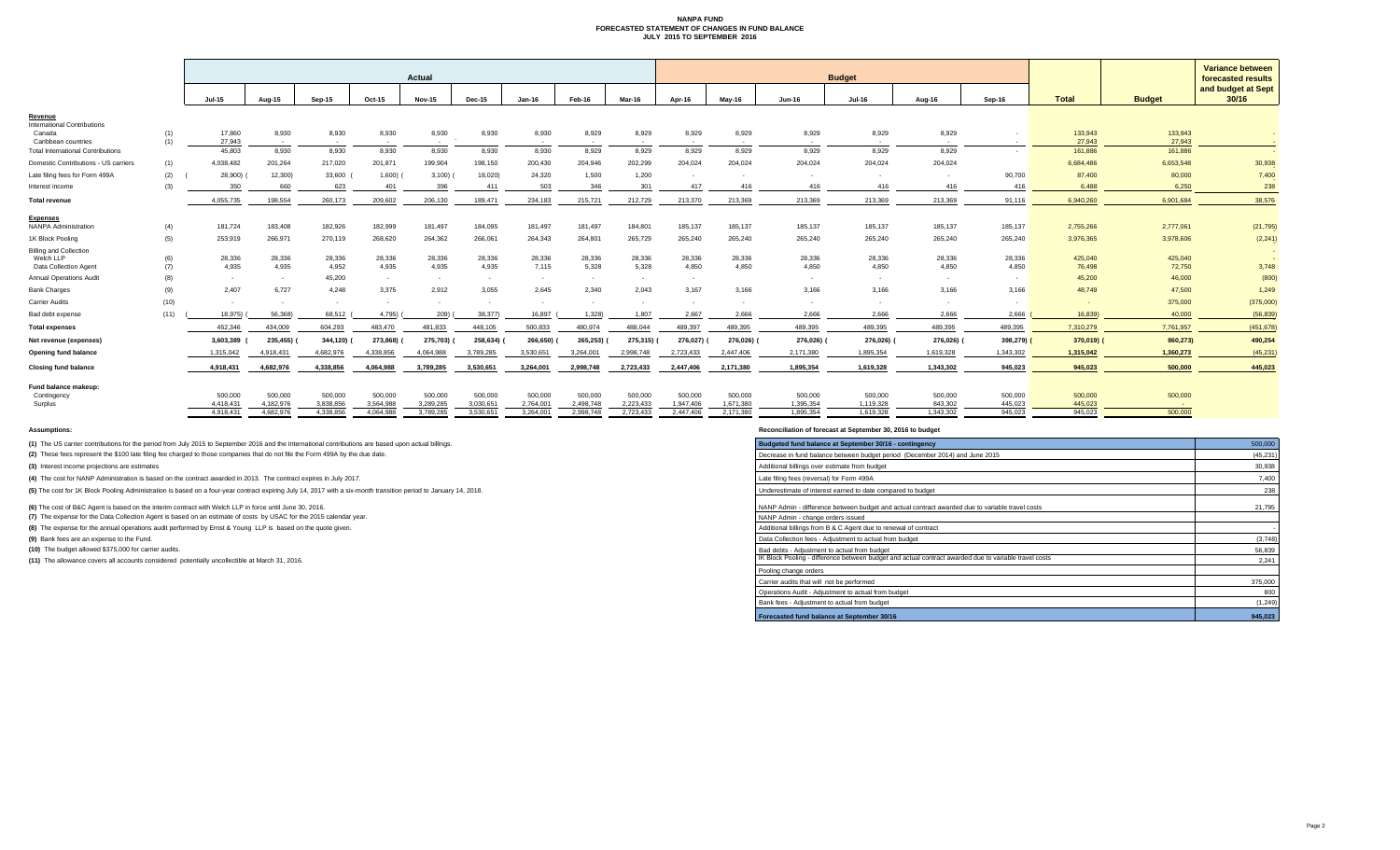#### **CURRENT AND FORECASTED LIABILITIES**

|                                                                                 |               |               | Current |               |               |               |               |         |         |  |  |
|---------------------------------------------------------------------------------|---------------|---------------|---------|---------------|---------------|---------------|---------------|---------|---------|--|--|
|                                                                                 |               |               | Mar-16  | <b>Apr-16</b> | <b>May-16</b> | <b>Jun-16</b> | <b>Jul-16</b> | Aug-16  | Sep-16  |  |  |
| <b>NEUSTAR - NANPA Administration contract</b>                                  |               |               | 184,801 | 185,137       | 185,137       | 185,137       | 185,137       | 185,137 | 185,137 |  |  |
| - Payment authorized by the FCC in March<br>February 2016                       | \$<br>181,497 |               |         |               |               |               |               |         |         |  |  |
| - Authorization by the FCC has not been received for payment                    |               |               |         |               |               |               |               |         |         |  |  |
| March 2016                                                                      |               | \$<br>184,801 |         |               |               |               |               |         |         |  |  |
| <b>NEUSTAR - Block Pooling</b>                                                  |               |               | 265,729 | 265,240       | 265,240       | 265,240       | 265,240       | 265,240 | 265,240 |  |  |
| - Payment authorized by the FCC in March<br>February 2016                       | \$<br>264,801 |               |         |               |               |               |               |         |         |  |  |
| - Authorization by the FCC has not been received for payment<br>March 2016      |               | \$<br>265,729 |         |               |               |               |               |         |         |  |  |
| Welch LLP - Billing & Collection Agent                                          |               |               | 28,336  | 28,336        | 28,336        | 28,336        | 28,336        | 28,336  | 28,336  |  |  |
| - Payment authorized by the FCC in March                                        |               |               |         |               |               |               |               |         |         |  |  |
| February 2016                                                                   | 28,336        |               |         |               |               |               |               |         |         |  |  |
| - Authorization by the FCC has not been received for payment<br>March 2016      |               | \$<br>28,336  |         |               |               |               |               |         |         |  |  |
| <b>USAC - Data Collection Agent</b><br>- Payment authorized by the FCC in March |               |               | 4,850   | 4,850         | 4,850         | 4,850         | 4,850         | 4,850   | 4,850   |  |  |
| February 2016                                                                   | 5,328         |               |         |               |               |               |               |         |         |  |  |
| - Authorization by the FCC has not been received for payment<br>March 2016      |               | \$<br>4,850   |         |               |               |               |               |         |         |  |  |
| <b>Carrier audits</b>                                                           |               |               |         |               |               |               |               |         |         |  |  |
| Ernst & Young LLP- Annual operations audit                                      |               |               | 45,200  |               |               |               |               |         |         |  |  |
| <b>Bank Fees</b>                                                                |               |               |         | 3,167         | 3,166         | 3,166         | 3,166         | 3,166   | 3,166   |  |  |
| <b>Total</b>                                                                    |               |               | 528,916 | 486,730       | 486,729       | 486,729       | 486,729       | 486,729 | 486,729 |  |  |